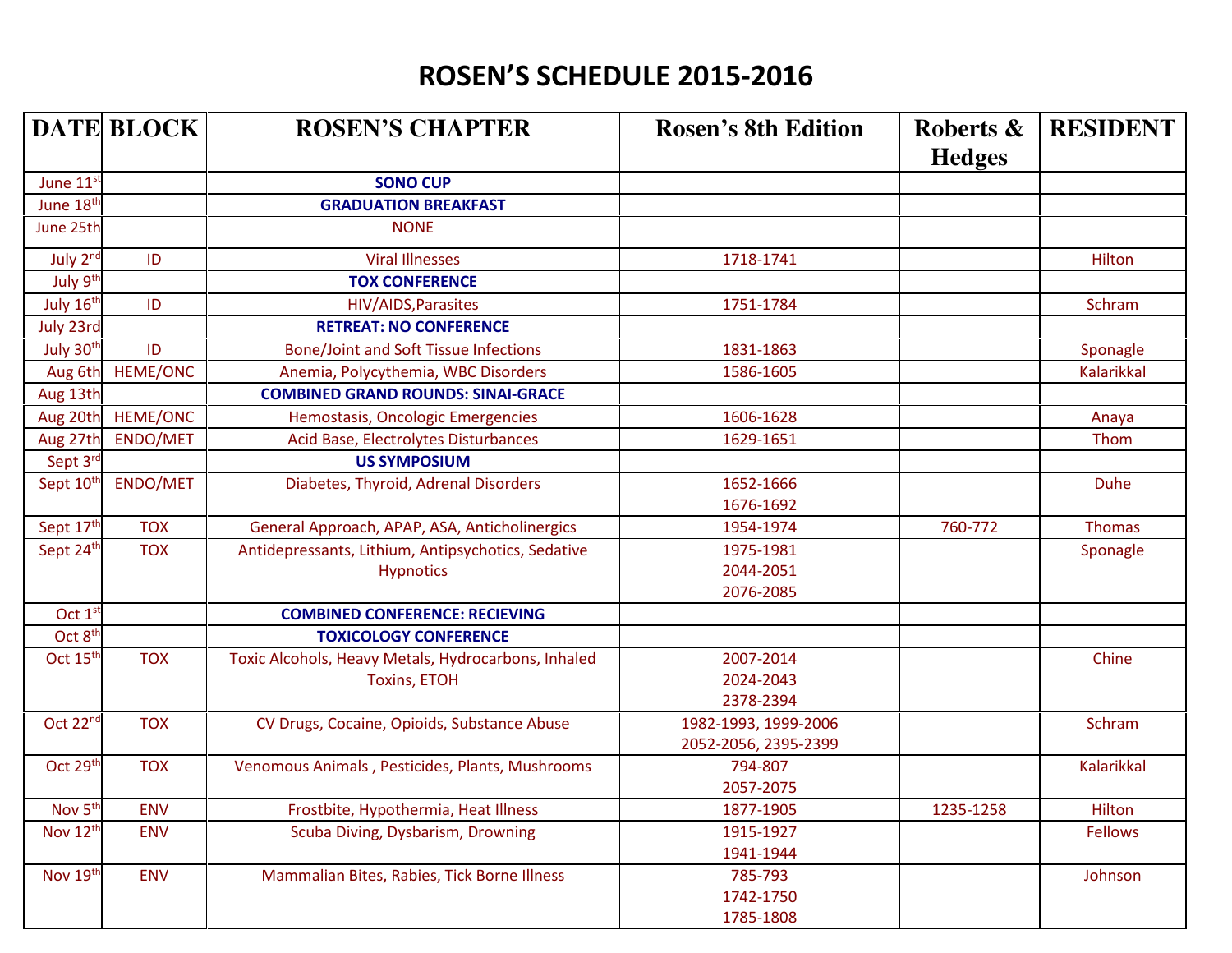| Nov 26 <sup>th</sup>   |                 | <b>THANKSGIVING: NO CONFERENCE</b>                                            |           |             |                          |
|------------------------|-----------------|-------------------------------------------------------------------------------|-----------|-------------|--------------------------|
| Dec 3rd                | <b>ENV</b>      | Electrical Lightening, High Altitude, Radiation                               | 1906-1914 |             | Anaya                    |
|                        |                 | <b>/POSSIBLE PEDS EM CONFERENCE?</b>                                          | 1928-1940 |             |                          |
|                        |                 |                                                                               | 1945-1953 |             |                          |
| Dec 10 <sup>th</sup>   | OB/GYN          | <b>GYN Disorders, L&amp;D and Complications</b>                               | 1355-1362 | 1042-1063   | Dewald                   |
|                        |                 |                                                                               | 2331-2350 |             |                          |
| Dec 17th               | <b>RENAL/GU</b> | <b>Sexual Assault, STDs</b>                                                   | 855-871   |             | <b>Matthew Stapleton</b> |
|                        |                 |                                                                               | 1312-1325 |             |                          |
| Dec 24 <sup>th</sup>   |                 | <b>CHRISTMAS EVE: NO CONFERENCE</b>                                           |           |             |                          |
| Dec 31 <sup>st</sup>   |                 | <b>NEW YEARS EVE: NO CONFERENCE</b>                                           |           |             |                          |
| Jan 7 <sup>th</sup>    |                 | <b>TOXICOLOGY CONFERENCE: SGH</b>                                             |           |             |                          |
| Jan 14 <sup>th</sup>   | <b>RENAL/GU</b> | <b>Renal Failure</b>                                                          | 1291-1311 |             | Joseph                   |
| Jan 21 <sup>s</sup>    | RENAL/GU        | <b>Urologic Problems</b>                                                      | 1326-1354 | 1001-1042   | <b>Andrew DeMars</b>     |
| Jan 28 <sup>th</sup>   | <b>RESP</b>     | URIs, Pneumonia                                                               | 965-987   |             | <b>May Tun</b>           |
| Feb 4 <sup>th</sup>    | <b>RESP</b>     | Pleural Disease, PE and DVT                                                   | 988-996   |             | <b>Blake Collison</b>    |
|                        |                 |                                                                               | 1157-1169 |             |                          |
| Feb 11 <sup>th</sup>   | <b>CARDIO</b>   | <b>ACS</b>                                                                    | 997-1033  |             | <b>Sean Stanely</b>      |
| Feb 18th               | <b>CARDIO</b>   | Dysrhythmias                                                                  | 1034-1063 |             | Ian Walker               |
| Feb 25 <sup>th</sup>   | <b>CARDIO</b>   | <b>ICDs &amp; CHF</b>                                                         | 1064-1090 |             | Quinn                    |
| March 3rd              | <b>CARDIO</b>   | HTN, Aortic Dissection, AAA                                                   | 1113-1137 |             | <b>Reid Smith</b>        |
| March 10 <sup>th</sup> | <b>CARDIO</b>   | Pericardial & Myocardial Disease, Endocarditis                                | 1091-1112 |             | <b>Amy Phillips</b>      |
| March 17 <sup>th</sup> | <b>CARDIO</b>   | <b>PAD</b>                                                                    | 1138-1156 |             | Kayla Donnawell          |
| March 24 <sup>th</sup> | GI              | Esophagus, Stomach, Duodenum                                                  | 1170-1185 | Ch 39,40,31 | <b>Michael Harakas</b>   |
| March 31 <sup>st</sup> | GI              | Liver, Biliary Tract, Pancreas                                                | 1186-1215 | Ch 43       |                          |
| April 7 <sup>th</sup>  | GI              | Small Intestine, Appendix/TOX CONF?                                           | 1216-1232 | Ch 44       |                          |
| April 14th             | GI              | Large Intestine, Anorectum                                                    | 1261-1290 |             |                          |
| April 21st             | <b>NEURO</b>    | <b>Stroke &amp; Seizures</b>                                                  | 1363-1385 |             |                          |
| April 28th             | <b>NEURO</b>    | HA, Delirium & Dementia                                                       | 1386-1408 |             |                          |
| May 5 <sup>th</sup>    | <b>NEURO</b>    | Brain, Cranial NN & Spinal Cord Disorders                                     | 1409-1427 |             |                          |
| May 12 <sup>th</sup>   | <b>NEURO</b>    | Peripheral Nerve & NM Disorders                                               | 1428-1446 |             |                          |
| May 19th               | <b>NEURO</b>    | CNS Infections, Increased ICP                                                 | 1447-1459 | 1097-1107   |                          |
| May 26th               |                 | <b>CPC IN THE D</b>                                                           |           |             |                          |
| June 2 <sup>nd</sup>   |                 | <b>ANNUAL PROGRAM EVALUATION</b>                                              |           |             |                          |
| June 9 <sup>th</sup>   | <b>PSYCH</b>    | Thought, Mood, Anxiety Disorders                                              | 1460-1480 |             |                          |
| June $16th$            | <b>PSYCH</b>    | Somatoform, Factitious & Malingering Disorders, Suicide<br><b>GRADUATION?</b> | 1481-1500 |             |                          |
| June $23rd$            | <b>EMS</b>      | <b>EMS &amp; Disaster Preparedness</b><br><b>GRADUATION?</b>                  | 2431-2468 |             |                          |